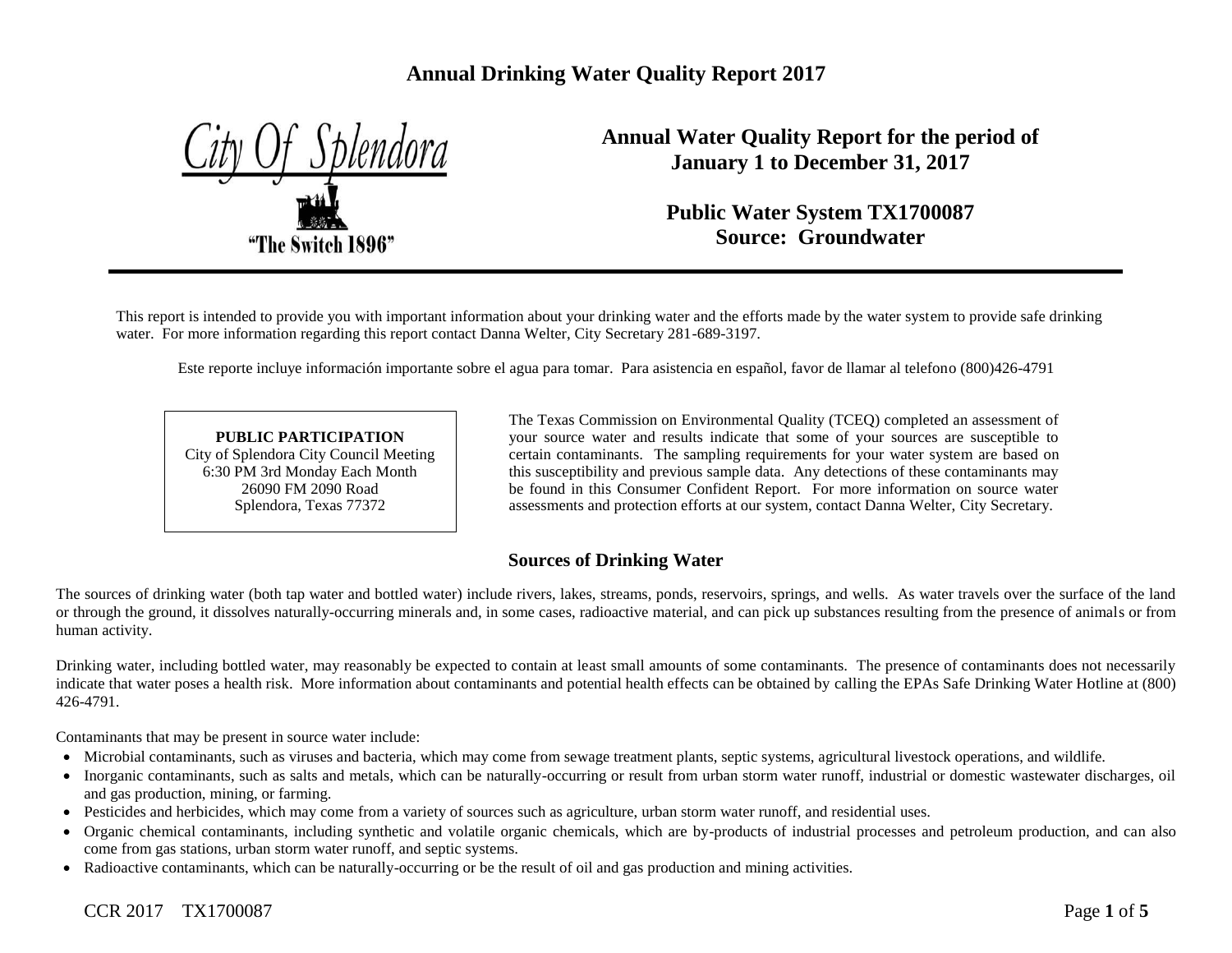In order to ensure that tap water is safe to drink, EPA prescribes regulations which limit the amount of certain contaminants in water provided by public water systems. FDA regulations establish limits for contaminants in bottled water which must provide the same protection for public health.

Contaminants may be found in drinking water that may cause taste, color, or odor problems. These types of problems are not necessarily causes for health concerns. For more information on taste, odor, or color of drinking water, please contact the system's business office.

You may be more vulnerable than the general population to certain microbial contaminants, such as Cryptosporidium, in drinking water. Infants, some elderly, or immunocompromised persons such as those undergoing chemotherapy for cancer; persons who have undergone organ transplants; those who are undergoing treatment with steroids; and people with HIV/AIDS or other immune system disorders, can be particularly at risk from infections. You should seek advice about drinking water from your physician or health care providers. Additional guidelines on appropriate means to lessen the risk of infection by Cryptosporidium are available from the Safe Drinking Water Hotline (800-426-4791).

If present, elevated levels of lead can cause serious health problems, especially for pregnant women and young children. Lead in drinking water is primarily from materials and components associated with service lines and home plumbing. We are responsible for providing high quality drinking water, but we cannot control the variety of materials used in plumbing components. When your water has been sitting for several hours, you can minimize the potential for lead exposure by flushing your tap for 30 seconds to 2 minutes before using water for drinking or cooking. If you are concerned about lead in your water, you may wish to have your water tested. Information on lead in drinking water, testing methods, and steps you can take to minimize exposure is available from the Safe Drinking Water Hotline or at http://www.epa.gov/safewater/lead.

## **Information about Your Drinking Water**

The TCEQ completed an assessment of your source water and results indicated that some if your sources are susceptible to certain contaminants. The sampling requirements for your water system are based on this susceptibility and previous sample data. Any detection of these contaminants may be found in this Consumer Confidence Report. For more information on source water assessments and protection efforts at our system, contact Danna Welter, City Secretary 281-689-3197.

Source Water Assessment URL: <http://www.tceq.texas.gov/gis/swaview>Drinking Water Watch URL: [http://dww2.tceq.texas.gov/DWW/](http://dww2.tceq.texas.gov/DWW)

|               | <b>System Susceptibility Summary</b> |             |               |          |               |               |                    |             |                |               |
|---------------|--------------------------------------|-------------|---------------|----------|---------------|---------------|--------------------|-------------|----------------|---------------|
|               |                                      |             |               |          |               | Synthetic     |                    | Volatile    | Drinking Water |               |
| Asbestos      | <b>Evanide</b>                       | Metals      | Microbial     | Minerals | Radiochemical | Organic       | Disinfection       | Organic     | contaminant    | Other         |
|               |                                      |             |               |          |               | Chemicals     | <b>B</b> yproducts | Chemicals   | Candidate      |               |
| <b>MEDIUM</b> | <b>MEDIUM</b>                        | <b>HIGH</b> | <b>MEDIUM</b> | HIGH     | <b>MEDIUM</b> | <b>MEDIUM</b> | <b>MEDIUM</b>      | <b>HIGH</b> | <b>HIGH</b>    | <b>MEDIUM</b> |

|          | <b>Entry Point Susceptibility Summary</b> |               |             |             |               |               |               |                   |             |               |               |
|----------|-------------------------------------------|---------------|-------------|-------------|---------------|---------------|---------------|-------------------|-------------|---------------|---------------|
|          |                                           |               |             |             |               |               | Synthetic     |                   | Volatile    | Drinking      |               |
| Entry    | Asbestos                                  | Cvanide       | Metals      | Microbial   | Minerals      | Radiochemical | Organic       | Disinfection      | Organic     | Water         | Other         |
| Point ID |                                           |               |             |             |               |               | Chemicals     | <b>Byproducts</b> | Chemicals   | Contaminant   |               |
|          |                                           |               |             |             |               |               |               |                   |             | Candidate     |               |
| 001      | <b>MEDIUM</b>                             | LOW           | <b>HIGH</b> | MEDIUM      | <b>HIGH</b>   | <b>HIGH</b>   | <b>MEDIUM</b> | <b>MEDIUM</b>     | <b>HIGH</b> | <b>HIGH</b>   | <b>MEDIUM</b> |
| 002      | LOW                                       | LOW           | <b>HIGH</b> | LOW         | <b>MEDIUM</b> | LOW           | <b>MEDIUM</b> | LOW               | <b>HIGH</b> | <b>MEDIUM</b> | <b>MEDIUM</b> |
| 003      | <b>HIGH</b>                               | <b>MEDIUM</b> | <b>HIGH</b> | <b>HIGH</b> | <b>HIGH</b>   | <b>HIGH</b>   | <b>HIGH</b>   | HIGH              | <b>HIGH</b> | <b>HIGH</b>   | <b>HIGH</b>   |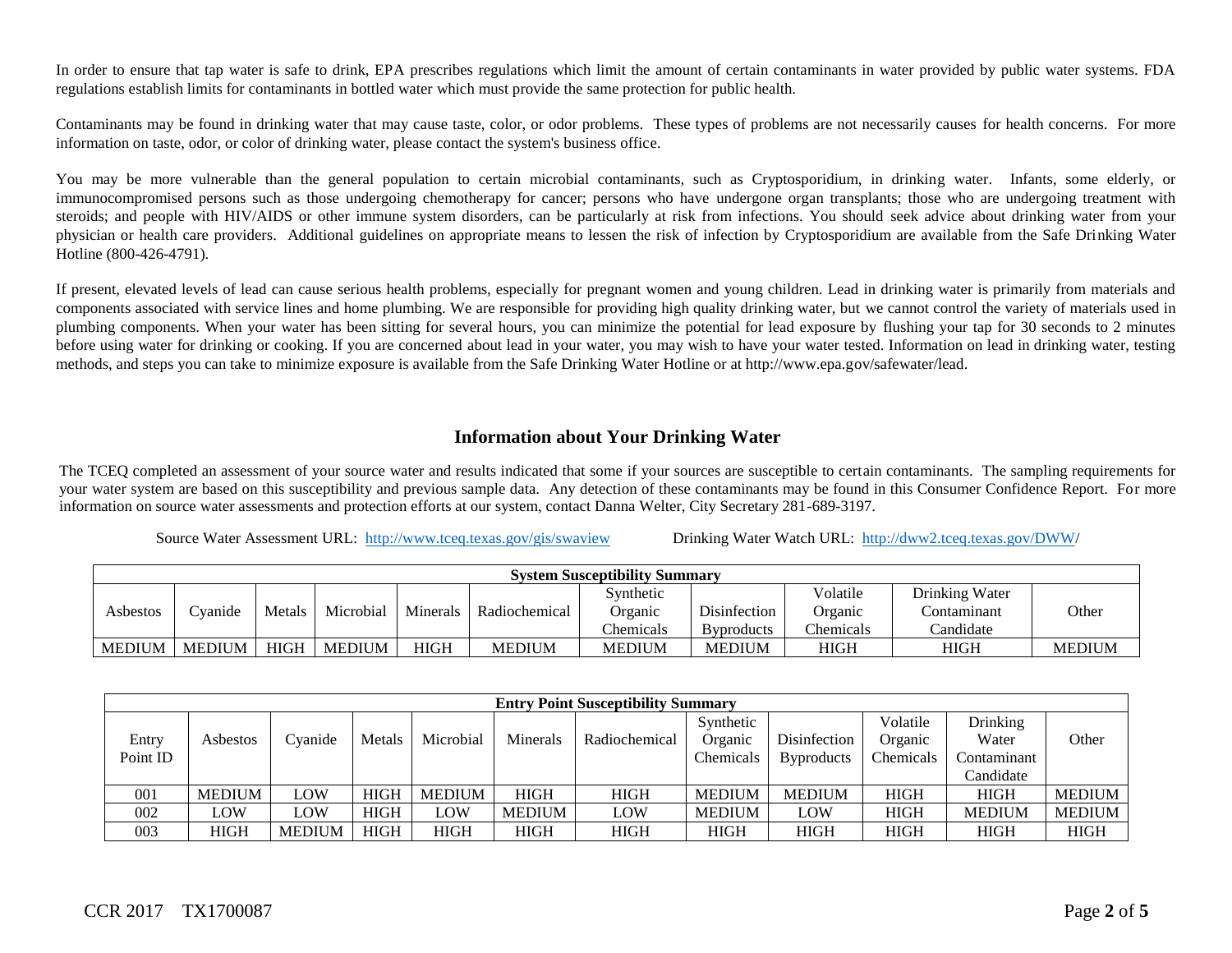#### **Source Water Susceptibility Assessment Result Interpretation**

What does "High" Mean? "High" susceptibility means there are activities near the source water and the natural conditions of the aquifer or watershed make it **very likely** that chemical constituents may come into contact with the source water. It does **not** mean that there are any health risks present.

What does "Medium" Mean? "Medium" susceptibility means there are activities near the source water and the natural conditions of the aquifer or watershed make it **somewhat likely** that chemical constituents may come into contact with the source water. It does **not** mean that there are any health risks present.

What does "Low" Mean? "Low" susceptibility means there are activities near the source water and the natural conditions of the aquifer or watershed make it **unlikely** that chemical constituents may come into contact with the source water. It does **not** mean that there are any health risks present.

## **2017 Regulated Contaminants Detected**

#### **Lead and Copper**

| <b>Metal</b> | Date<br><b>Sampled</b> | <b>MCLG</b> | <b>Action Level</b><br>(AL) | 90th<br>Percentile | # Sites<br><b>Over</b><br>AL | <b>Units</b> | <b>Violation</b> | <b>Likely Source of Contamination</b>                                                                      |
|--------------|------------------------|-------------|-----------------------------|--------------------|------------------------------|--------------|------------------|------------------------------------------------------------------------------------------------------------|
| Copper       | 2017                   | 1.3         | 1.3                         | 0.055              |                              | ppm          | N                | Erosion of natural deposits; Leaching from wood<br>preservatives; Corrosion of household plumbing systems. |
| Lead         | 2017                   |             |                             | 4.4                |                              | ppb          | N                | Corrosion of household plumbing systems; Erosion of<br>natural deposits.                                   |

#### **Other Constituents**

| <b>Disinfection By-Products</b>        | <b>Collection</b><br>Date | <b>Highest Level</b><br>Detected | Range of<br><b>Individual Samples</b> | <b>MCLG</b>              | MCL | <b>Units</b> | <b>Violation</b> | <b>Likely Source of</b><br>Contamination     |
|----------------------------------------|---------------------------|----------------------------------|---------------------------------------|--------------------------|-----|--------------|------------------|----------------------------------------------|
| <b>Total Trihalomethanes</b><br>(TTHM) | 2017                      |                                  | $1.1-1.1$                             | No goal for<br>the total | 80  | ppb          |                  | By-product of drinking<br>water disinfection |

| <b>Inorganic Contaminants</b>  | <b>Collection</b><br>Date | <b>Highest Level</b><br><b>Detected</b> | Range of<br><b>Individual Samples</b> | <b>MCLG</b> | MCL | <b>Units</b> | <b>Violation</b> | <b>Likely Source of</b><br><b>Contamination</b>                                                      |
|--------------------------------|---------------------------|-----------------------------------------|---------------------------------------|-------------|-----|--------------|------------------|------------------------------------------------------------------------------------------------------|
| Barium                         | 2017                      | 0.118                                   | $0.113 - 0.118$                       |             |     | ppm          | N                | Discharge of drilling<br>wastes; Discharge from<br>metal refineries; Erosion of<br>natural deposits. |
| Nitrate (measured as Nitrogen) | 2017                      | 0.05                                    | $0.04 - 0.05$                         | 10          | 10  | ppm          | N                |                                                                                                      |
| Nitrite (Measured as Nitrogen) | 02/24/2015                | 0.01                                    | $0 - 0.01$                            |             |     | ppm          | N                |                                                                                                      |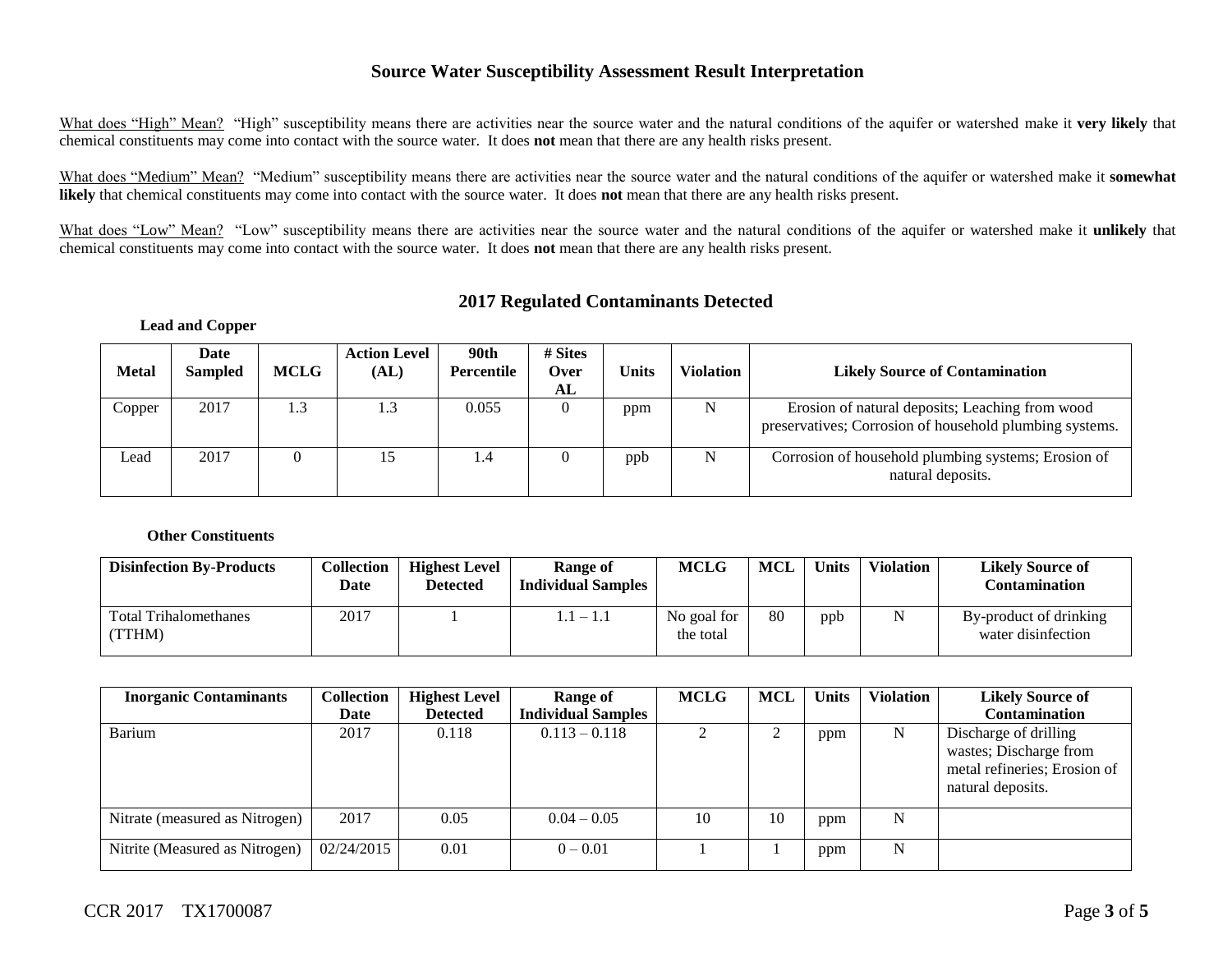| <b>Radioactive Contaminants</b> | Collection<br>Date | <b>Highest Level</b><br><b>Detected</b> | Range of<br><b>Individual Samples</b> | <b>MCLG</b> | MCL | Units | <b>Violation</b> | <b>Likely Source of</b><br>Contamination |
|---------------------------------|--------------------|-----------------------------------------|---------------------------------------|-------------|-----|-------|------------------|------------------------------------------|
| Combined Radium 226/228         |                    |                                         |                                       |             |     |       |                  |                                          |

## **Disinfectant Residual Table PPM**

| <b>Disinfectant</b> | Year | Average<br>Level ppm | <b>Minimum</b><br>Level ppm | <b>Maximum</b><br>Level ppm | <b>MRDL</b> | <b>MRDLG</b> | <b>Violation</b> | <b>Source</b>                               |
|---------------------|------|----------------------|-----------------------------|-----------------------------|-------------|--------------|------------------|---------------------------------------------|
| Chlorine (Free)     | 2017 | .20                  | 0.73                        | 1.55                        | 4.0         | 4.0          | N                | Water additive used<br>to control microbes. |

# **Water Quality Test Result Definitions**

| <b>Definitions</b>                                    | The following tables contain scientific terms and measures, some of which may require explanation.                                                                                                                                                                         |
|-------------------------------------------------------|----------------------------------------------------------------------------------------------------------------------------------------------------------------------------------------------------------------------------------------------------------------------------|
| Action Level:                                         | The concentration of a contaminant which, if exceeded, triggers treatment or other requirements which a water<br>system must follow.                                                                                                                                       |
| Action Level Goal (AGL):                              | The level of a contaminant in drinking water below which there is no known or expected risk to health.<br>ALG's allow for a margin of safety.                                                                                                                              |
| Avg:                                                  | Regulatory compliance with some MCLs are based on running annual average of monthly samples.                                                                                                                                                                               |
| Level 1 Assessment:                                   | A Level 1 assessment is a study of the water system to identify potential problems and determine (if possible)<br>why total coliform bacteria have been found in our water system.                                                                                         |
| Level 2 Assessment:                                   | A Level 2 assessment is a very detailed study of the water system to identify potential problems and determine<br>(if possible) why an E. coli MCL violation has occurred and/or why total coliform bacteria have been found in<br>our water system on multiple occasions. |
| Maximum Contaminant Level or MCL:                     | The highest level of a contaminant that is allowed in drinking water. MCLs are set as close to the MCLGs as<br>feasible using the best available treatment technology.                                                                                                     |
| Maximum Contaminant Level Goal or MCLG:               | The level of a contaminant in drinking water below which there is no known or expected risk to health.<br>MCLGs allow for a margin of safety.                                                                                                                              |
| Maximum residual disinfectant level or MRDL:          | The highest level of a disinfectant allowed in drinking water. There is convincing evidence that addition of a<br>disinfectant is necessary for control of microbial contaminants.                                                                                         |
| Maximum residual disinfectant level goal or<br>MRDLG: | The level of a drinking water disinfectant below which there is no known or expected risk to health. MRDLGs<br>do not reflect the benefits of the use of disinfectants to control microbial contaminants.                                                                  |